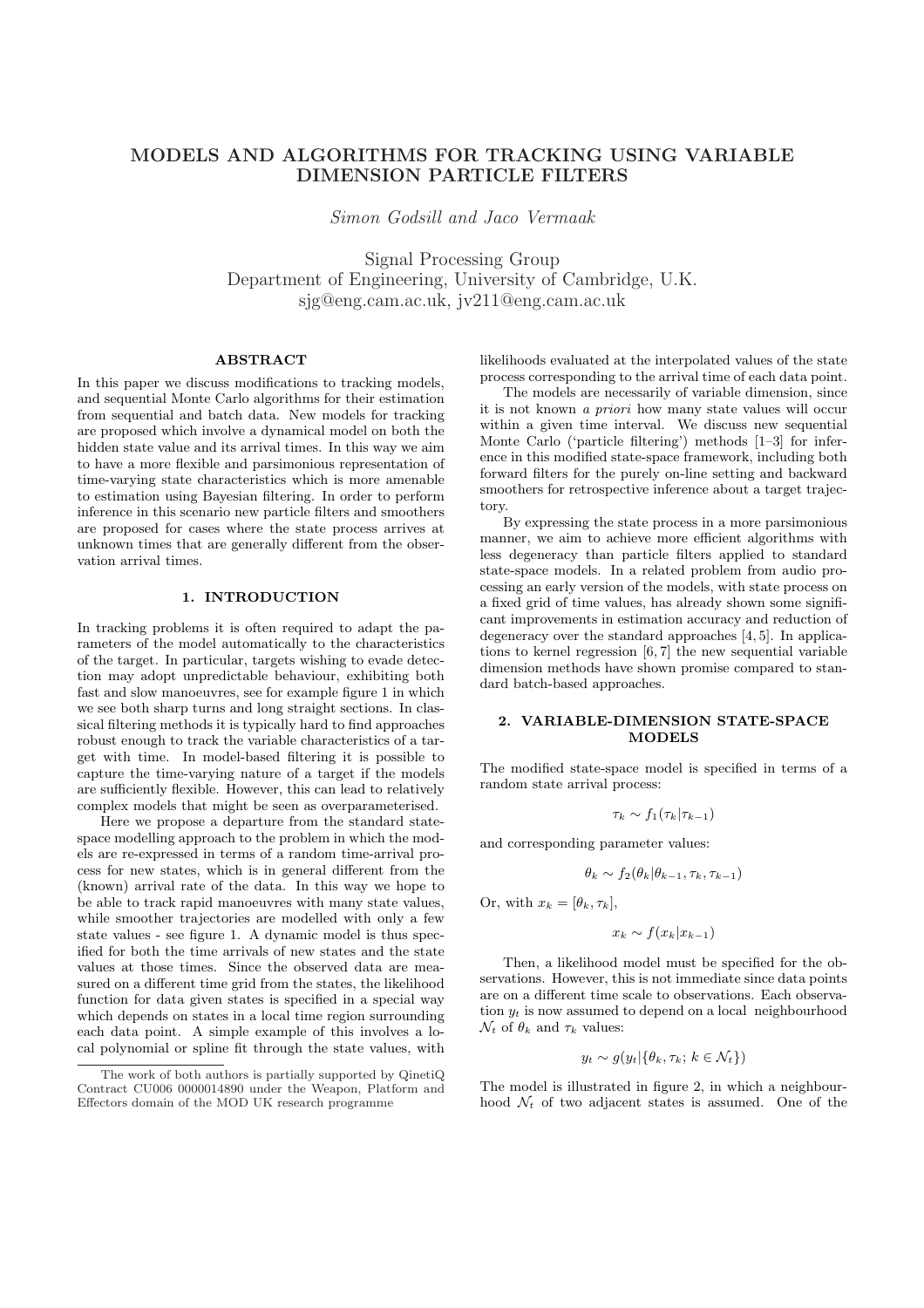

Fig. 1. Example: non-uniform time-sampling.



Fig. 2. Variable rate parameter process.

simplest realisations of this process is a linear interpolation in which the two closest  $\tau_k$  values either side of t are used to interpolate an intermediate state value, so that  $\mathcal{N}_t = \{\tau_k, \tau_{k-1}\}\$ and

$$
\phi_t = \theta_k + \frac{t - \tau_{k-1}}{\tau_k - \tau_{k-1}} (\theta_k - \theta_{k-1})
$$

Here  $\tau_k$  and  $\theta_k$  are respectively the k-th abscissa and ordinate values. Then, for example, we can choose  $g(y_t | \theta_{N_t}) =$  $g(y_t|\phi_t) = \mathcal{N}(\phi_t, \sigma_t)$ , where  $\mathcal{N}(\phi_t)$  is the normal distribution. In more sophisticated settings splines or other smooth regression functions can be adopted for the interpolation, leading to a more complex neighbourhood  $\mathcal{N}_t$ .

# 2.1. Filtering for the variable-dimension case

As for standard state-space models, Bayesian filtering algorithms can be based on recursions which update the posterior distribution at time t to that at time  $t + 1$ . A convenient way to express this recursion in the non-uniform timesampling case is in terms of a 'long' sequence of states  $x_{1:K}$ , where  $K$  is considered to be countable but beyond the time horizon of the current time point  $t$ . This artifice is helpful in the derivation in that it maintains a fixed-dimension target distribution, for which standard importance sampling ideas are readily understood. An alternative derivation involves a dual-space idea to extend the parameter space to constant dimensionality [6, 7].

First consider the posterior distribution at time  $t - 1$ for the time sequence of states  $x_{1:K}$ :

$$
p(x_{1:K}|y_{1:t-1}) = p(x_{1:\max(\mathcal{N}_{t-1})}|y_{1:t-1})
$$
  
 
$$
\times f(x_{\max(\mathcal{N}_{t-1})+1:K}|x_{\max(\mathcal{N}_{t-1})})
$$

and its update to time t:

$$
p(x_{1:K}|y_{1:t}) \propto p(x_{1:\max(\mathcal{N}_{t-1})}|y_{1:t-1})
$$
  
 
$$
\times f(x_{\max(\mathcal{N}_{t-1})+1:\max(\mathcal{N}_t)}|x_{\max(\mathcal{N}_{t-1})})
$$
  
 
$$
\times p(y_t|x_{\mathcal{N}_t}) \times f(x_{\max(\mathcal{N}_t)+1:K}|x_{\max(\mathcal{N}_t)})
$$

Here, max $(\mathcal{N}_t)$  denotes the member of  $\mathcal{N}_t$  having the largest time index. Note also that the terms of the general form  ${}^{i}f(x_{k+1:k+l}|x_k)$ ' in these expressions indicate the state transition probability for a collection of adjacent states, which can be computed from the single time state transition densities as follows:

$$
f(x_{k+1:k+l}|x_k) = \prod_{j=k+1}^{k+l} f(x_j|x_{j-1})
$$

The ratio of these posterior distributions is then given

$$
\rho_t = \frac{p(x_{1:K}|y_{1:t})}{p(x_{1:K}|y_{1:t-1})} \propto g(y_t|x_{\mathcal{N}_t})
$$

since

$$
f(x_{\max(N_{t-1})+1:K}|x_{\max(N_{t-1})})
$$
  
=  $f(x_{\max(N_{t-1})+1:\max(N_t)}|x_{\max(N_{t-1})})$   
 $\times f(x_{\max(N_t)+1:K}|x_{\max(N_{t-1})})$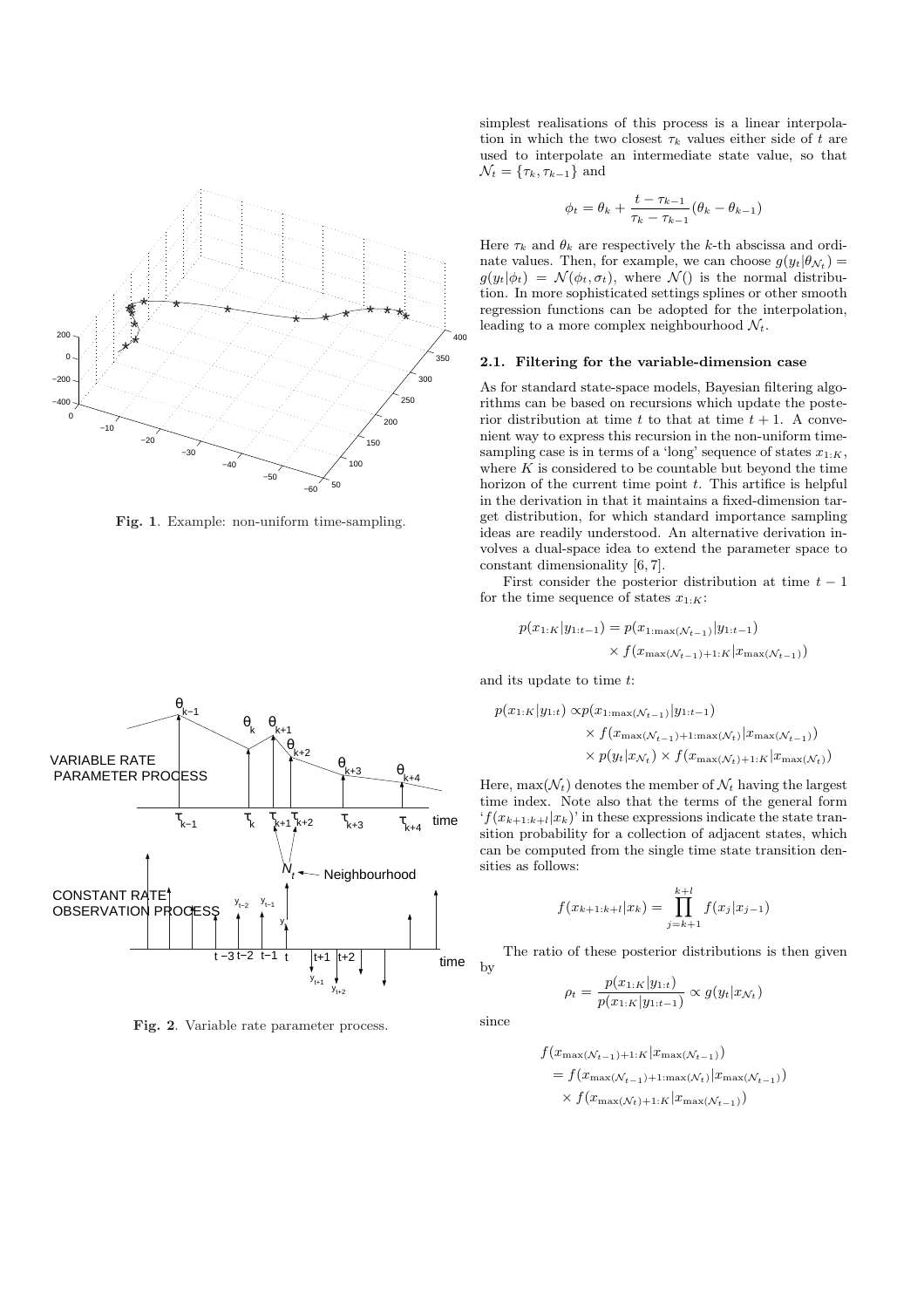This simple result, which parallels that for the uniform time-sampling case, leads to a practical 'bootstrap' style algorithm [1] for Monte Carlo filtering in the non-uniform time-sampling case. The principle of it is as follows.

- $\bullet$  Assume that at time  $t$  we have a collection of state sequences, or 'particles'  ${x_{1:K}^{(i)}}_{i=1}^N$  each drawn from the posterior distribution  $p(x_{1:K}|y_{1:t})$ . Since K is beyond the feasible time horizon of states at time  $t$ , it is possible to evaluate the likelihood function  $g(y_t|x_{\mathcal{N}_t}^{(i)})$ from a valid neighbourhood of states  $x_{\mathcal{N}_t}^{(i)}$  in each particle.
- Now consider updating the particles to time  $t+1$  with the introduction of a new data point  $y_{t+1}$ . Consider  $p(x_{1:K}|y_{1:t})$ , from which we have N (approximate) draws  $x_{1:K}^{(i)}$ , to be an importance function for the new posterior distribution  $p(x_{1:K}|y_{1:t+1})$ . The importance weight for the ith particle is thus given by:

$$
w_{t+1}^{(i)} = \frac{p(x_{1:K}^{(i)}|y_{1:t+1})}{p(x_{1:K}^{(i)}|y_{1:t})} \propto g(y_{t+1}|x_{\mathcal{N}_{t+1}})
$$

- Notice however that the importance weight does not depend on any states outside of the neighbourhood  $\mathcal{N}_{t+1}$ . This is the key to a practical implementation scheme, since states beyond  $\mathcal{N}_{t+1}$  need not be generated at all: we simply need to maintain sufficient state values at each time  $t$  to complete a valid neighbourhood  $\mathcal{N}_t$  for the computation of the likelihood  $g(y_t|x_{\mathcal{N}_t}).$
- As for the standard particle filter, the scheme may be modified to incorporate an alternative importance function [2, 3], say  $q(x_t|x_{t-1})$ , which may also depend on the observed data. The derivation for the variable data-rate particle filter can be modified fairly straightforwardly to incorporate this case, and the importance weights then become:

$$
w_{t+1}^{(i)} \propto \frac{g(y_{t+1}|x_{\mathcal{N}_{t+1}})f(x_{\max(\mathcal{N}_t)+1:\max(\mathcal{N}_{t+1})}|x_{\max(\mathcal{N}_t)})}{q(x_{\max(\mathcal{N}_t)+1:\max(\mathcal{N}_{t+1})}|x_{\max(\mathcal{N}_t)})}
$$

• We have considered particles which are unweighted at time  $t$ , i.e. resampling is assumed at every time step. This would not make sense for many variable rate models and we would recommend resampling much more infrequently. In this case the weights are accumulated as for the standard particle filter at time steps where resampling has not occurred.

Thus a simple filtering scheme can be summarised as follows:

- 1. Initialize a collection of particles at time  $t = 0$ . The procedure involves drawing from the initial distribution  $f(x_0)$  and then the transition distribution  $f(x_1|x_0)$ ,  $f(x_2|x_1)$  etc. until each particle contains a valid neighbourhood of time indices  $\mathcal{N}_0$ . Set the initial weights to  $w_t^{(i)} = 1/N$ .
- 2. Then, for  $t = 1$  to ..., and  $i = 1$  to N



Fig. 3. Example: linear interpolation in 1D. (Top) Sinus curve and linear interpolator. (Bottom) Empirical segment length-curvature distribution.

• Sample

$$
\begin{split} & \boldsymbol{x}^{(i)}_{\max(\mathcal{N}_{t-1})+1:\max(\mathcal{N}_{t})} \\ & \sim f\big(\boldsymbol{x}_{\max(\mathcal{N}_{t-1})+1:\max(\mathcal{N}_{t})}\big|\boldsymbol{x}^{(i)}_{\max(\mathcal{N}_{t-1})}\big) \end{split}
$$

Important note: this step involves drawing a random number of states  $x_k$ , continuing until a valid neighbourhood  $\mathcal{N}_t^{(i)}$  is obtained for time t.

• Calculate weight:

$$
w_t^{(i)} \propto w_{t-1}^{(i)} \times p(y_t|x_{\mathcal{N}_t}^{(i)})
$$

• (Optional) - resample particles with replacement according to weights  $w_t^{(i)}$ , setting  $w_t^{(i)} = 1/N$ .

To conclude this section we show some results in figures 3 and 4 of applying the filtering algorithm to the problem of linear interpolation in one and two dimensions, respectively. More knot points are allocated to areas of high curvature, whereas areas of low curvature are associated with longer segments. This is further exemplified by the empirical segment length-curvature distribution in the bottom of figure 3 that clearly shows that short segments are relatively infrequent and mostly associated with high curvature regions, while in contrast longer segments occur in higher frequency, and are almost uniquely confined to regions of low curvature.

# 2.2. Monte Carlo Smoothing

A Monte Carlo backwards smoothing procedure similar in principle to [8–10] can be devised for the variable dimension problem. Although the forward filtering procedure generates in principle a smoothed set of state trajectories, the